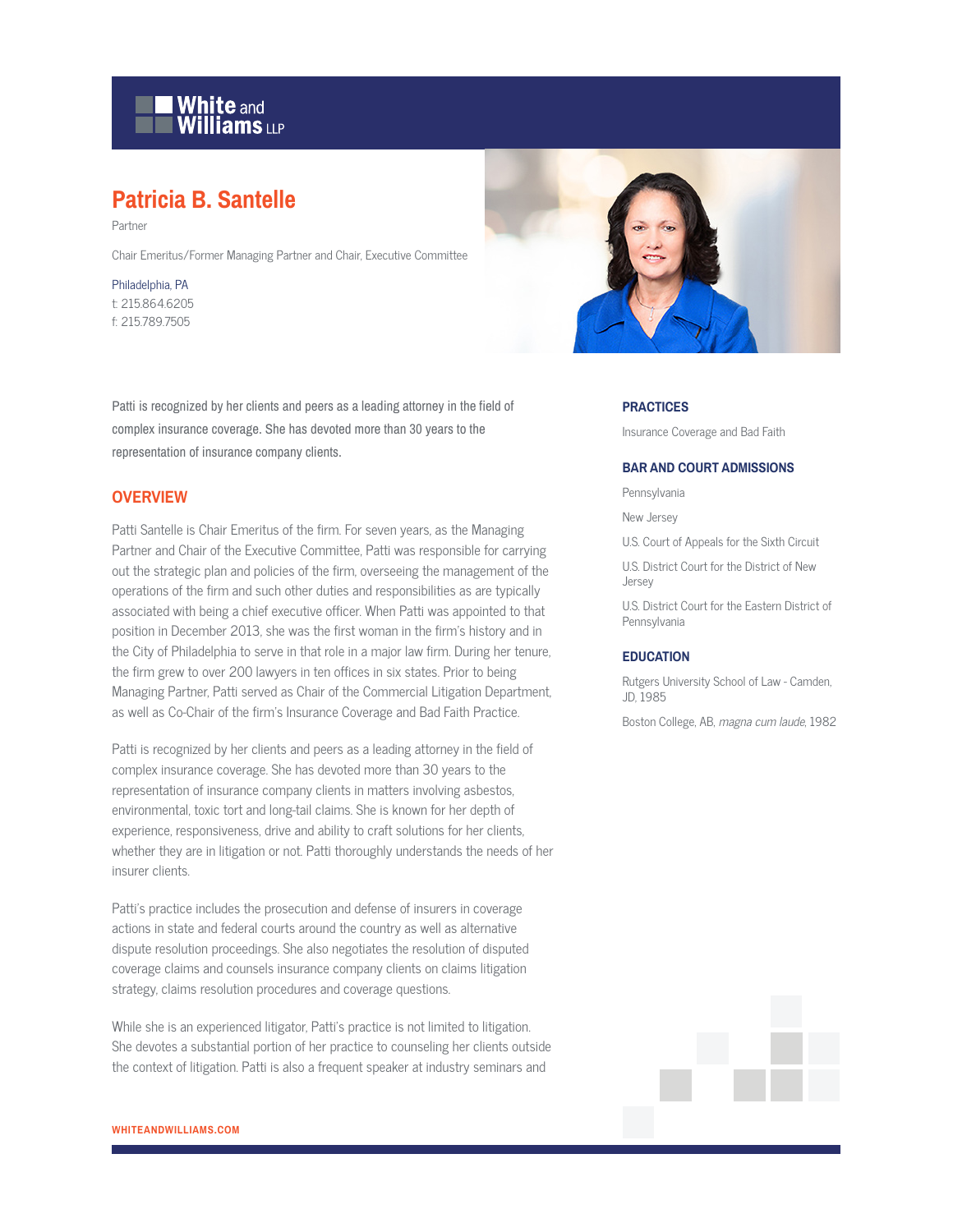

conducts in-house training seminars for her clients.

While in law school, Patti was President of the Student Bar Association, winner (overall and best brief) of the Hunter Advanced Moot Court Competition and a member of the school's National Moot Court Team. After graduation, she served as Judicial Clerk to the Honorable Daniel J. O'Hern, Associate Justice, Supreme Court of New Jersey, and an associate with the Morristown, New Jersey firm of Pitney, Hardin Kipp & Szuch. She joined White and Williams in 1990.

Patti is a former member and Past Chair of the District IV Ethics Committee in New Jersey and has been appointed three times by the Supreme Court of New Jersey to serve as a Special Master on complex ethics proceedings in New Jersey. She was a 20-year member and Past Chancellor of the Board of the Rutgers-Camden Law Alumni Association. In 2010, Patti was given the Scarlet Oak Meritorious Service Award by Rutgers University for her contributions as an alumni leader and student mentor at the Rutgers-Camden School of Law. In 2020, she was appointed as one of the first Co-Chairs of the Executive Committee of the newly established Rutgers Law Alumnae Network. The network's mission is to bring together alumnae from both law schools to support each other as well as current law school students. Patti is the 2020 recipient of the Arthur E. Armitage Sr. Distinguished Alumni Award, which honors Rutgers Law graduates who have achieved an extraordinary level of success through their legal and professional experience and exemplary community leadership.

#### **RECOGNITION AND INVOLVEMENT**

Since 2016, Patti has been recognized by Chambers USA as a leading lawyer and eminent practitioner in Pennsylvania Insurance law. She is described by clients as a "formidable" litigator who provides high-quality advice on sophisticated insurance coverage matters and is well-versed in asbestos and long-tail claims with an impressive roster of carriers on regional and nationwide disputes.

Since 2005, Patti has been selected in a survey of her peers as a Pennsylvania "Super Lawyer" by Super Lawyers. Patti has also been recognized in The Best Lawyers in America for the practice area of Insurance Law.

For the past several years, Patti has been nominated by her peers and named to Who's Who in Legal for her work in the field of Insurance and Reinsurance. She was selected as one of the Top 250 Women in Litigation for her work in the Insurance field. In 2016, she was among the 25 women recognized by The Legal Intelligencer as "Top Women In Law."

In 2015, Patti was appointed to the inaugural Corporate Council for the Children's Hospital of Philadelphia (CHOP). The council is comprised of top executives who serve as advisers and advocates for CHOP, providing strategic insight to strengthen the hospital's partnerships. Its members act as public ambassadors for the hospital and are committed to advancing CHOP's research, teaching, clinical priorities, and innovative research initiatives.

Since 2018, Patti has served as a Co-Chair of the Philadelphia Bar Association's Large Firm Management Committee.

In 2021, Patti was appointed to the Large Firm Management Committee of the Pennsylvania Bar Association.

In 2021, Patti was appointed to the Board of Directors of the Committee of Seventy, an independent, non-partisan nonprofit organization which advocates for better government in the City of Philadelphia. The Board consists of business, legal and civic leaders.

Patti is a former member and Past Chair of the District IV Ethics Committee in New Jersey and has been appointed three times by the Supreme Court of New Jersey to serve as a Special Master on complex ethics proceedings in New Jersey. She was a 20-year member and Past Chancellor of the Board of the Rutgers-Camden Law Alumni Association. In 2010, Patti was given the Scarlet Oak Meritorious Service Award by Rutgers University for her contributions as an alumni leader and student mentor at the Rutgers-Camden School of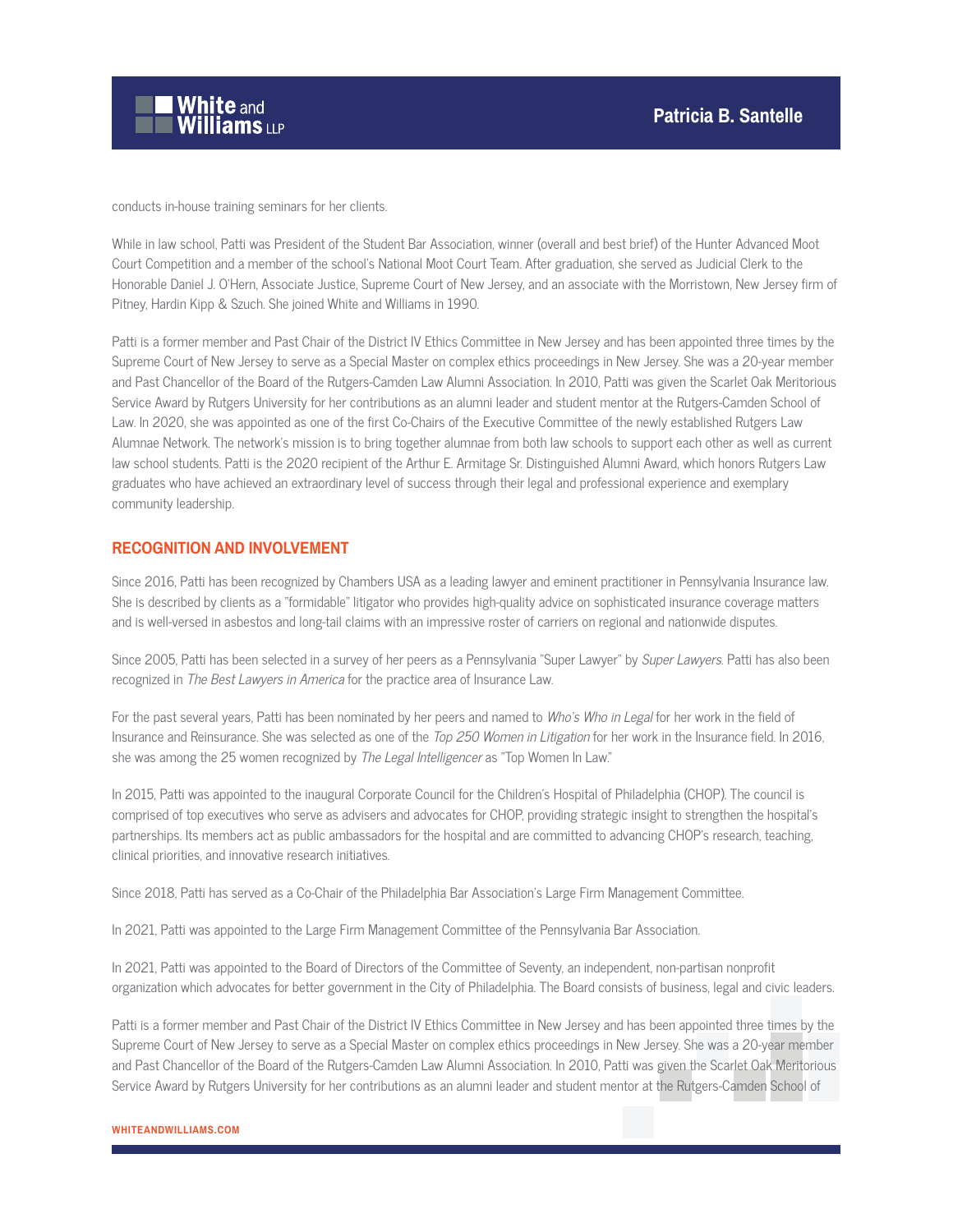

Law. In 2020, she was appointed as one of the first Co-Chairs of the Executive Committee of the newly established Rutgers Law Alumnae Network. The network's mission is to bring together alumnae from both law schools to support each other as well as current law school students.

Patti is President of the Board of Trustees of the C. Wallace Stuard Sailing Foundation and a current member of the Legal Committee and former Board Member of the Corinthian Yacht Club of Cape May.

Patti has handled pro bono matters for the Homeless Advocacy Project, the Senior Law Center of Philadelphia, and Volunteers for the Indigent (VIP) Tangled Title Program, and recently completed training to handles cases through the Support Center for Child Advocates.

#### **REPRESENTATIVE MATTERS**

White and Williams Secures Summary Judgment in Dispute Over Coverage for Breach of Contract Claims 5.3.18

Coverage Team Obtains Summary Judgment Based on Employer's Liability Exclusion 6.13.17

Coverage Team Obtains Summary Judgment in Case Involving Insurability of Punitive Damages 5.15.17

White and Williams Defeats Claims Brought by Insured's Alleged Successor in Environmental Coverage Dispute 3.23.16

Coverage Team Secures Significant Choice-of-Law Victory in Ohio State Court 4.14.15

Obtained a jury verdict in favor of multiple insurers, defeating a policyholder's novel efforts to invalidate asbestos exclusions contained in insurance policies on the ground that they had not been submitted to the Pennsylvania Department of Insurance for approval prior to use and, therefore, were unenforceable

For almost 20 years, serves as lead counsel for a group of insurers who are signatories to the landmark "Wellington Agreement"; representation has involved handling multiple phases of alternative dispute resolution adverse to major asbestos producers who also signed the Wellington Agreement and, in most instances, brought about creative, cost-effective solutions to what has otherwise been described as a crisis in litigation in this country

Serves as lead counsel for insurer clients in dozens of complex disputes involving hazardous waste sites around the country; adversaries have included a number of Fortune 500 companies

Tried multiple coverage cases, including serving as lead counsel in a two-month bench trial involving the largest waste management company in North America

Served as lead counsel for a major insurance company before the United States Court of Appeals for the Sixth Circuit in a case which affirmed the dismissal of a claim seeking unaggregated coverage for asbestos-related bodily injury claims



**WHITEANDWILLIAMS.COM**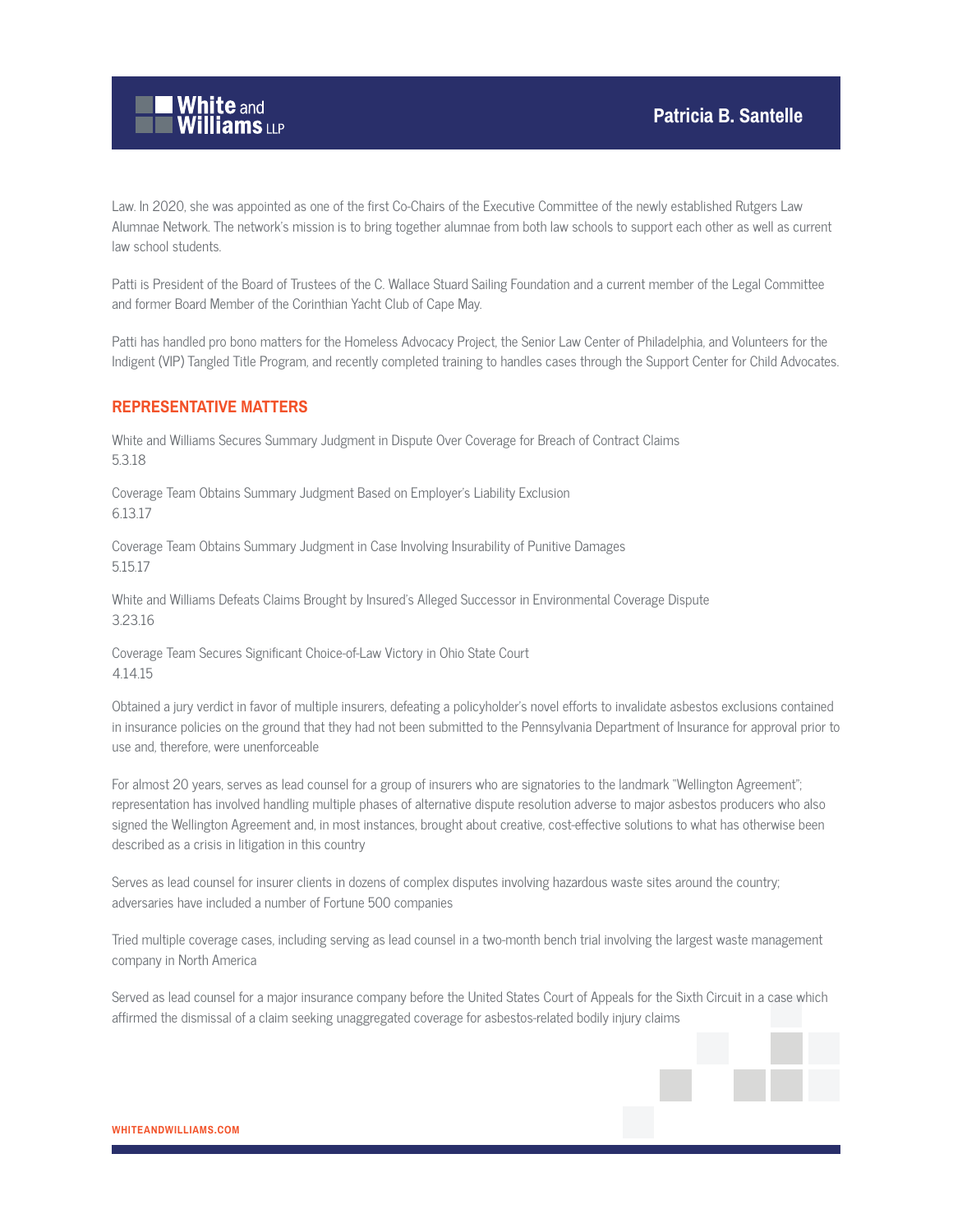

Assisted in a two-week jury trial involving pollution at a manufactured gas plant in New England and a multi-day bench trial involving issues presented by underlying asbestos claims

Served as lead or co-counsel on appeals in state and federal courts on significant procedural issues such as forum non conveniens and choice of law, and substantive issues such as allocation and applicable limits

Obtained favorable and/or otherwise dispositive rulings for insurance company clients on key issues such as the duty to defend, application of pollution exclusion, after-acquired/involved sites and "trigger" of coverage

Assisted insurance company clients in limiting policyholders' attempts to get broad declaratory relief

Aided clients in preventing underlying claimants from pursuing "direct actions" under the state's Spill Act

Counseled insurer clients on cutting-edge issues presented by chemical/indoor exposure and Chinese Drywall claims

## **IN THE NEWS**

Chambers USA 2022 Ranks White and Williams as a Leading Law Firm 6.1.22

Patti Santelle Appointed Committee of Seventy Board Member 1.10.22

A Barrier-Breaking Barrister Rutgers Camden Magazine, 11.21

White and Williams Receives 2021 Pro Bono Award from the Philadelphia Bar Foundation 11.10.21

White and Williams Lawyers Recognized as Super Lawyers and Rising Stars 11.1.21

Best Lawyers® Recognizes 38 White and Williams Lawyers 8.19.21

Chambers USA 2021 Ranks White and Williams as a Leading Law Firm 5.20.21

Patti Santelle Honored by Rutgers School of Law with Arthur E. Armitage Sr. Distinguished Alumni Award 2.10.21

Patti Santelle Named to Executive Committee of Rutgers Law Alumnae Network 12.16.20

Congratulations 2020 DE, MA, NY and PA Super Lawyers and Rising Stars 11.5.20

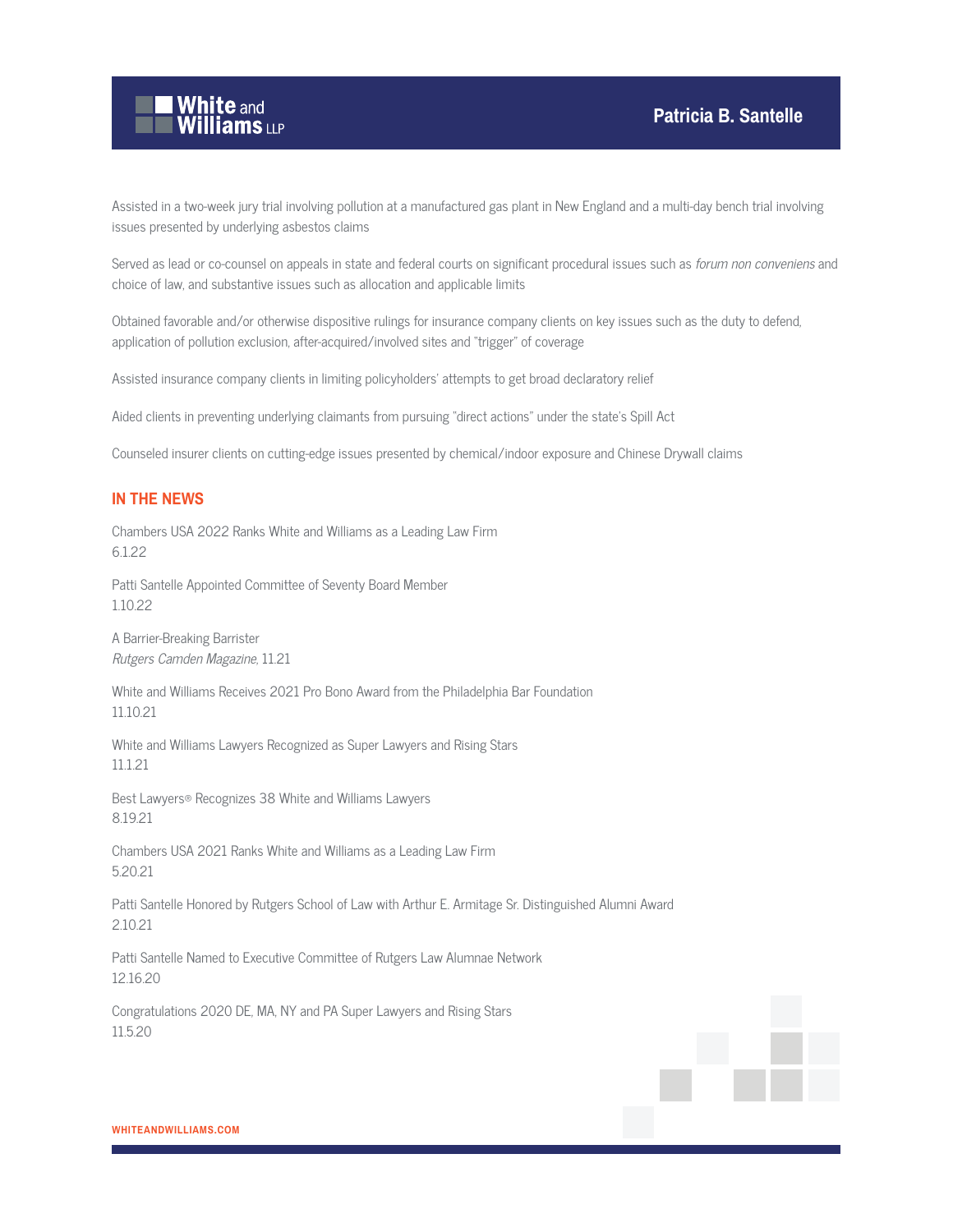

Best Lawyers® Recognizes 43 White and Williams Lawyers 8.20.20

Chambers USA 2020 Ranks White and Williams as a Leading Law Firm 4.23.20

Patti Santelle Comments on Philadelphia's Growing Presence in the Legal Market Law360, 2.3.20

Patti Santelle Featured in Invest: Philadelphia 2020 1.16.20

White and Williams Honored with Philadelphia LGBTQ Bar Association Partner of the Year Award 12.20.19

Congratulations 2019 DE, MA, NJ, NY and PA Super Lawyers and Rising Stars 10.17.19

Best Lawyers® Recognizes 29 White and Williams Lawyers 8.15.19

Eleven Lawyers Admitted to the U.S. District Court for the Eastern District of Pennsylvania 6.14.19

Chambers USA 2019 Ranks White and Williams as a Leading Law Firm 4.26.19

12th Annual Coverage College Features Current Trends and State of the Insurance Claims Industry 10.23.18

Congratulations 2018 DE, MA, NJ, NY and PA Super Lawyers and Rising Stars 10.18.18

Best Lawyers Recognizes Twenty White and Williams Lawyers 8.15.18

White and Williams Hosts 2018 IWIRC Leadership Summit 7.27.18

Chambers USA 2018 Ranks White and Williams as a Leading Law Firm 5.10.18

White and Williams Honored with Philadelphia VIP Trailblazing Partner Award 4.20.18

Congratulations 2017 DE, MA, NJ, NY and PA Super Lawyers and Rising Stars 11.11.17

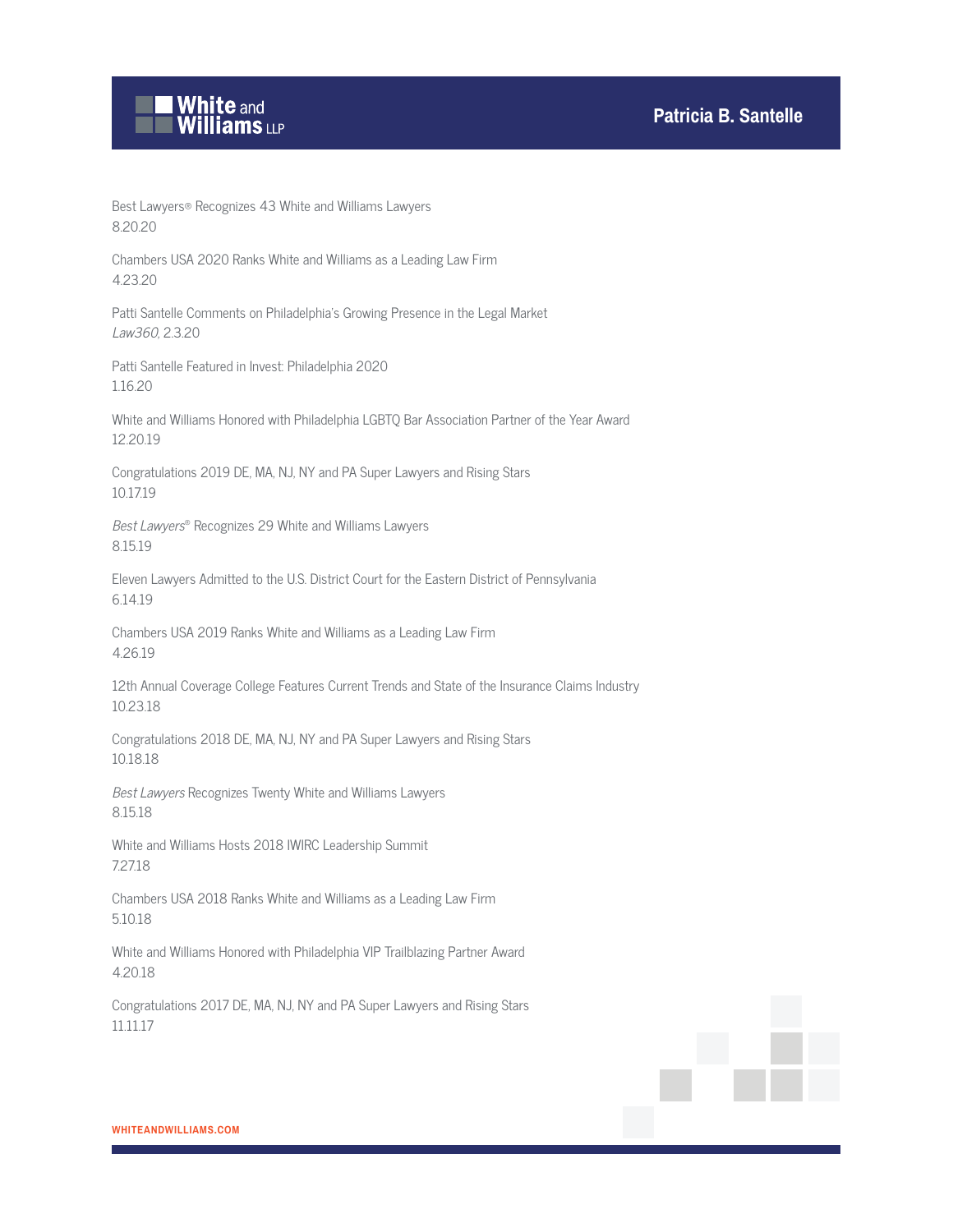

Chambers USA 2017 Ranks White and Williams as a Leading Law Firm 5.26.17

White and Williams Sponsors Second Annual Temple Law Oral Argument Competition Temple Law Newsroom, 5.1.17

Congratulations 2016 DE, MA, NJ, NY and PA Super Lawyers and Rising Stars 10.18.16

Partners Patti Santelle and Gale White honored as "Top Women in Law" by The Legal Intelligencer 9.16.16

Chambers USA 2016 Ranks White and Williams as a Leading Law Firm 5.31.16

Patti Santelle Comments on Law Firm Management in the Post-Recession Climate 4.29.16

Patti Santelle and Andy Susko Named to CHOP's Corporate Council 12.9.15

Congratulations 2015 DE, MA, NJ, NY and PA Super Lawyers and Rising Stars 10.21.15

## **EVENTS**

Is Your Insured in a Financial Crisis? Not Sure What to Do Next? Part III: The Defunct Insured Webinar, 12.14.21

Is Your Insured in a Financial Crisis? Not Sure What to Do Next? Part II: Assignments for Benefit of Creditors (ABCs) Webinar, 12.7.21

Is Your Insured in a Financial Crisis? Not Sure What to Do Next? Webinar, 11.30.21

Coverage College 2021 10.21.21

Maintaining & Growing Effective Client Relationships Virtually Philadelphia Bar Association 2021 Virtual Bench Bar & Annual Conference, 10.1.21

How Women Judges and Lawyers Succeed During Challenging Times Philadelphia Association of Defense Counsel Webinar, 3.11.21

COVID-19 Insurance Program Webinar, 8.11.20

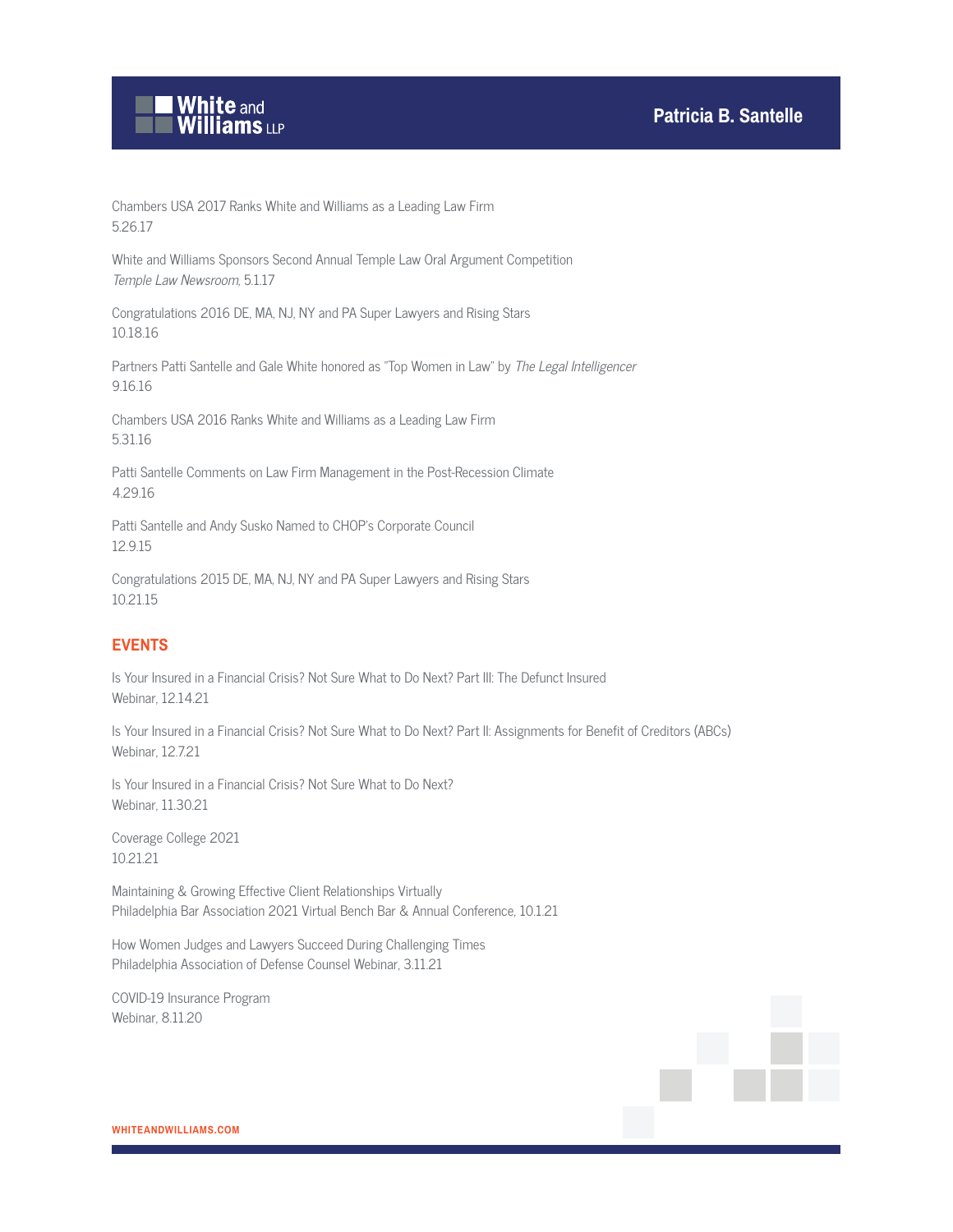# **Patricia B. Santelle**



Personal Style and Professional Image Philadelphia Bar Association Chancellor's Forum, 12.2.19

Diversity in the First Chair: Symposium of Women and Diverse Lawyers in the Courtroom and Boardroom Philadelphia Diversity Law Group, 11.16.18

Breaking Barriers - Women Reaching the Pinnacle of the Legal Profession Rutgers Law School (Camden, NJ), 10.16.18

A View from the Top: Current and Future State of the Insurance Claims Industry 12th Annual Coverage College, 10.4.18

Handling Federal Court Discovery Disputes and Deposition Disruption 2018 Federal Bench-Bar Conference (Philadelphia, PA), 6.15.18

CEO/Executive Leadership: Perspectives from Leading Women 10th Annual Philadelphia Credit and Restructuring Summit, 3.30.17

Who Are Women Lawyers "Leaning In" To?

The Responsibility of the Judiciary and Law Firms in Ensuring the Advancement of Women Attorneys as Stakeholders in Our Profession Philadelphia Bar Association Bench-Bar and Annual Conference, 9.23.16

Just When You Thought You Knew How to Allocate Long Tail Claims Emerging Insurance Coverage & Allocation Issues (Perrin Conferences, Philadelphia, PA), 5.19.15

A Practitioner's Perspective on Rules of Insurance Contract Interpretation Restatement of Law of Liability Insurance Conference, Rutgers School of Law-Camden, 2.27.15

## **PUBLICATIONS**

New York Appellate Court Restores Insurer's Right to Seek Pro Rata Allocation of Settlements Between Insured and Uninsured Periods Insurance Coverage and Bad Faith and Financial Restructuring and Bankruptcy Alert, 3.23.22

Montana Supreme Court Tackles Decade-Old Coverage Dispute Concerning Asbestos Mineworker Claims Insurance Coverage and Bad Faith Alert, 11.29.21

New York Court Permits Asbestos Claimants to Proceed Against Insurers with Buyout Agreements SUGGESTS CIRCUMSTANCES WHERE SUCH AGREEMENTS MAY CONSTITUTE FRAUDULENT CONVEYANCES Insurance Coverage and Bad Faith and Financial Restructuring and Bankruptcy Alert, 11.12.21

NJ Supreme Court Declines to Review Decision that Exxon Has No Duty to Indemnify Insurers for Environmental Liability Under Prior Settlement Agreement Insurance Coverage and Bad Faith Alert, 11.11.21

Breaking News: Connecticut Supreme Court Decides Significant Coverage Issues in R.T. Vanderbilt Insurance Coverage and Bad Faith Alert, 10.4.19

Meet the Managing Partner: Patti Santelle